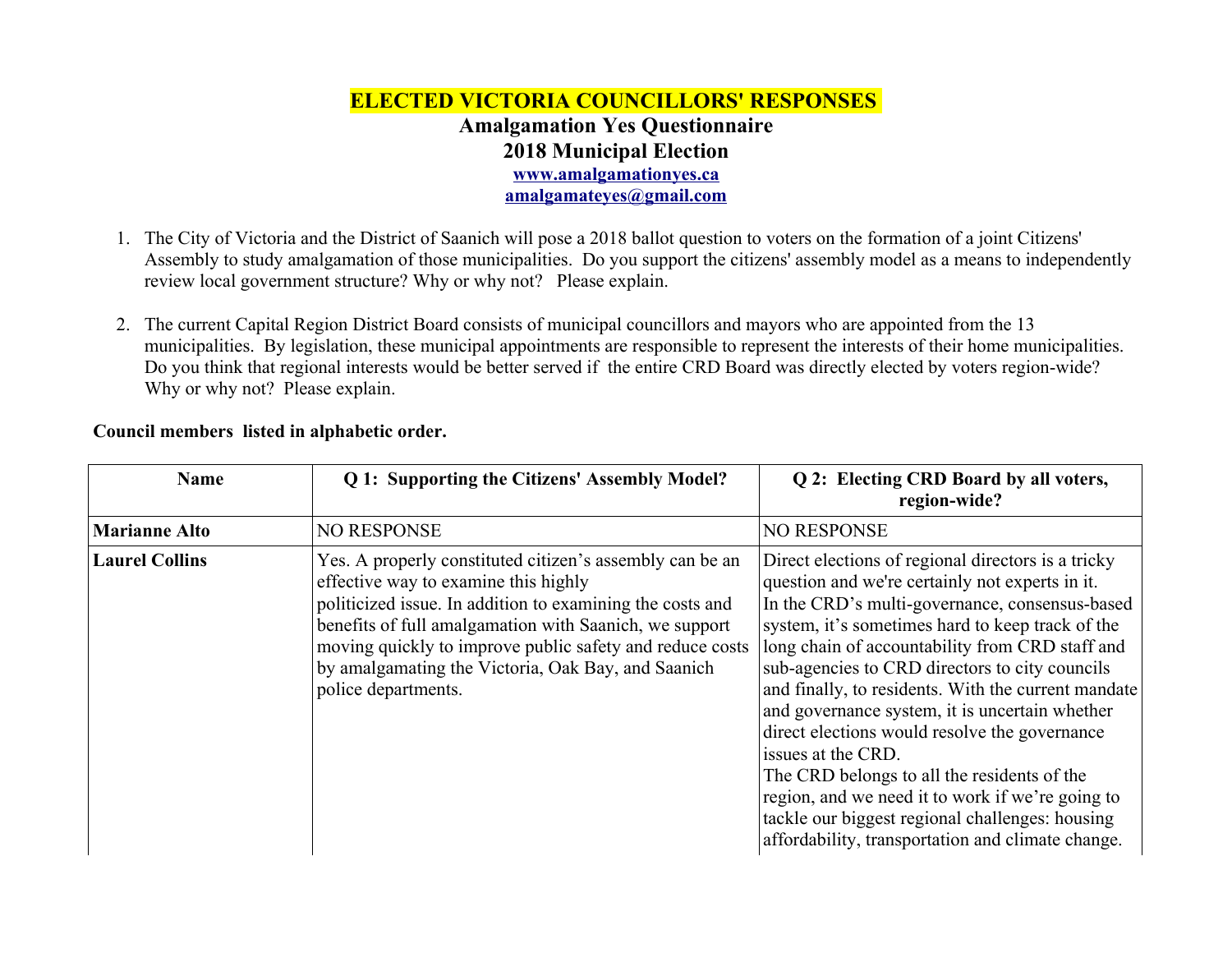|                        |                                                                                                                                                                                                                                                                                                                                                                  | If the CRD were given an expanded mandate to<br>make decisions on big regional issues, direct<br>elections might make sense because than their<br>would be direct accountability (and therefore<br>greater democratic legitimacy) to the CRD's<br>actions. Even then, we would be concerned about<br>finding the right balance between between<br>regional and municipal authority.<br>We're interested in listening to the community<br>and learning from the experts - we all agree that<br>we need to make regional governance work<br>better. Let's work together to find the best path<br>forward.                                                                                                                                                                                                                                                                                                                                                                                                                                                                                            |
|------------------------|------------------------------------------------------------------------------------------------------------------------------------------------------------------------------------------------------------------------------------------------------------------------------------------------------------------------------------------------------------------|----------------------------------------------------------------------------------------------------------------------------------------------------------------------------------------------------------------------------------------------------------------------------------------------------------------------------------------------------------------------------------------------------------------------------------------------------------------------------------------------------------------------------------------------------------------------------------------------------------------------------------------------------------------------------------------------------------------------------------------------------------------------------------------------------------------------------------------------------------------------------------------------------------------------------------------------------------------------------------------------------------------------------------------------------------------------------------------------------|
| <b>Sharmarke Dubow</b> | Yes. A properly constituted citizen's assembly can be an<br>effective way to examine this highly<br>politicized issue. In addition to examining the costs and<br>benefits of full amalgamation with Saanich, we support<br>moving quickly to improve public safety and reduce costs<br>by amalgamating the Victoria, Oak Bay, and Saanich<br>police departments. | Direct elections of regional directors is a tricky<br>question and we're certainly not experts in it.<br>In the CRD's multi-governance, consensus-based<br>system, it's sometimes hard to keep track of the<br>long chain of accountability from CRD staff and<br>sub-agencies to CRD directors to city councils<br>and finally, to residents. With the current mandate<br>and governance system, it is uncertain whether<br>direct elections would resolve the governance<br>issues at the CRD.<br>The CRD belongs to all the residents of the<br>region, and we need it to work if we're going to<br>tackle our biggest regional challenges: housing<br>affordability, transportation and climate change.<br>If the CRD were given an expanded mandate to<br>make decisions on big regional issues, direct<br>elections might make sense because than their<br>would be direct accountability (and therefore<br>greater democratic legitimacy) to the CRD's<br>actions. Even then, we would be concerned about<br>finding the right balance between between<br>regional and municipal authority. |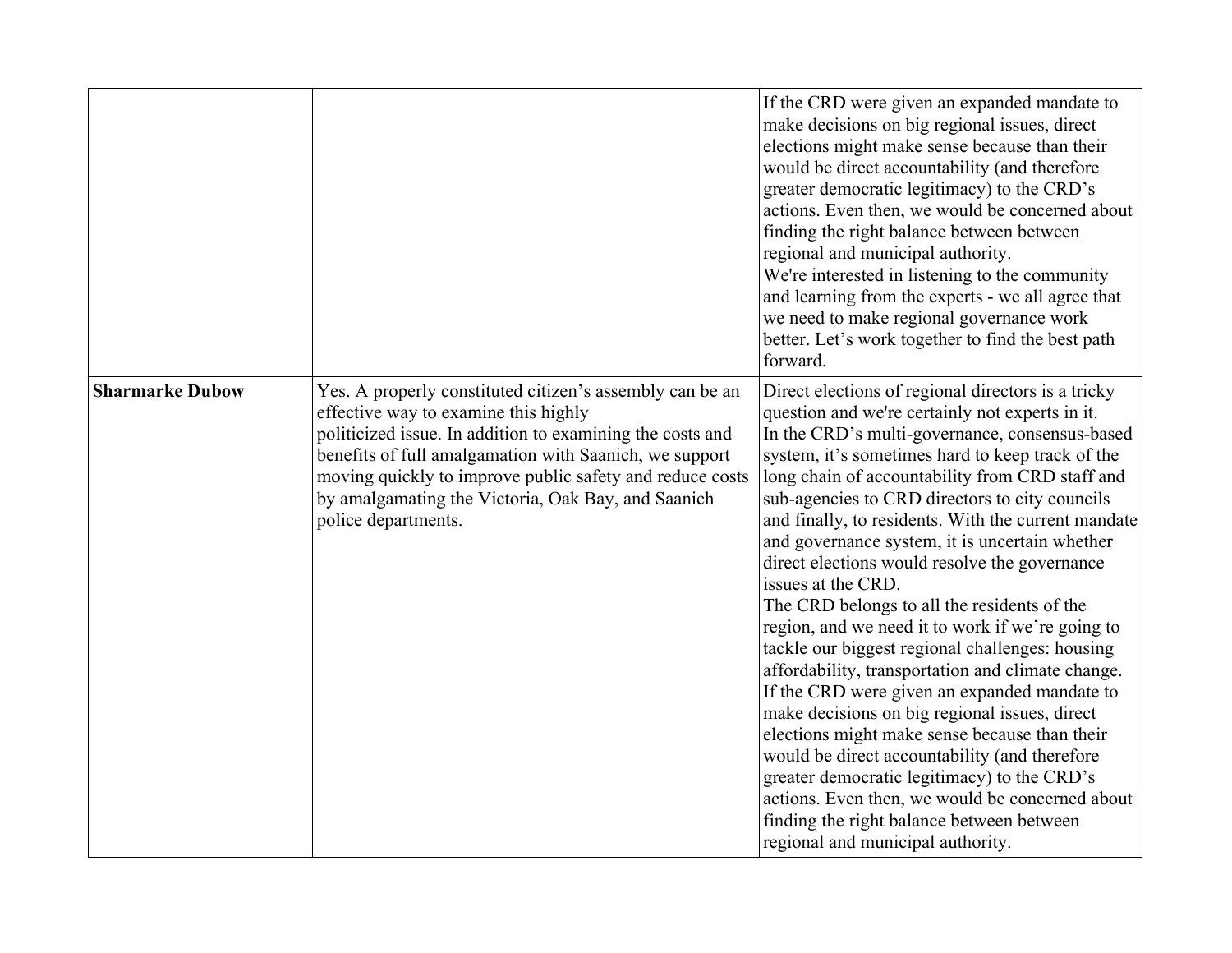|                          |                                                                                                                                                                                                                                                                                                                                                                                                                                                                                                                                                                                                                                                                                                                                                                                                                                                   | We're interested in listening to the community<br>and learning from the experts - we all agree that<br>we need to make regional governance work<br>better. Let's work together to find the best path<br>forward.                                                                                                                                                                                                                                                                                                                                                                                                                                                                                                                                                                                        |
|--------------------------|---------------------------------------------------------------------------------------------------------------------------------------------------------------------------------------------------------------------------------------------------------------------------------------------------------------------------------------------------------------------------------------------------------------------------------------------------------------------------------------------------------------------------------------------------------------------------------------------------------------------------------------------------------------------------------------------------------------------------------------------------------------------------------------------------------------------------------------------------|---------------------------------------------------------------------------------------------------------------------------------------------------------------------------------------------------------------------------------------------------------------------------------------------------------------------------------------------------------------------------------------------------------------------------------------------------------------------------------------------------------------------------------------------------------------------------------------------------------------------------------------------------------------------------------------------------------------------------------------------------------------------------------------------------------|
| <b>Lisa Helps, MAYOR</b> | I strongly support the initiative to form a Citizens'<br>Assembly to study amalgamation of the City of Victoria<br>and the District of Saanich. It is my firm view that for us<br>to truly understand the pros and cons of amalgamating the<br>two municipalities, we must start with a an independent,<br>citizen-led process. A majority of the residents in both<br>jurisdictions must have a clear understanding of the<br>potential terms of an amalgamation and enough<br>information to make a decision one way or the other,<br>should the Citizens Assembly recommend amalgamation<br>and the Councils decide to hold a binding referendum.<br>Having meaningful citizen involvement at the outset of<br>this initiative is not only prudent but absolutely necessary.<br>Here is what my detailed four-year plan says on the<br>matter: | Some of our most challenging issues, such as<br>transportation, affordability, economic<br>development, and homelessness, mental health<br>and addictions are best addressed through<br>regional collaboration. For that reason alone,<br>representatives on the CRD Board need to be<br>willing to first consider what's best for the region.<br>When a regional approach is applied<br>effectively, it has worked well. For example, we<br>have recently taken a united approach to funding<br>a regional response to affordability and<br>homelessness through the \$90 million Regional<br>Housing First Program – all 13 municipalities and<br>three electoral areas contribute to the program.<br>This is a first for the region and a key reason we<br>were able to get matching \$30 million in |
|                          | Year 1: Subject to the outcome of the October 20th<br>question, convene a subcommittee of Victoria and<br>Saanich Council and staff to convene a Citizens Assembly<br>and commission a technical analysis, including seeking<br>one third of the funding required from the Province to<br>support the process.<br><b>Year 2:</b> Implement the recommendations of the Citizens<br>Assembly including holding a binding referendum to<br>amalgamate the City of Victoria and the District of<br>Saanich, if this is what the Citizens Assembly<br>recommends.<br><b>Year 3:</b> If there is a referendum and it passes, lay the                                                                                                                                                                                                                    | matching funds from the province and federal<br>government as well, also a first. So unity does<br>work.<br>As for the Board's electoral process, I am not<br>convinced that having members elected to the<br>CRD Board directly by our local constituents<br>would improve the chances of us acting in a more<br>collaborative manner. However, if board<br>members were elected by regional voters that<br>would make a difference. This would need to be<br>done carefully to ensure that there was truly<br>regional representation at the board table. Maybe<br>each regional voter could be asked to vote for the<br>requisite number of directors from each local                                                                                                                                |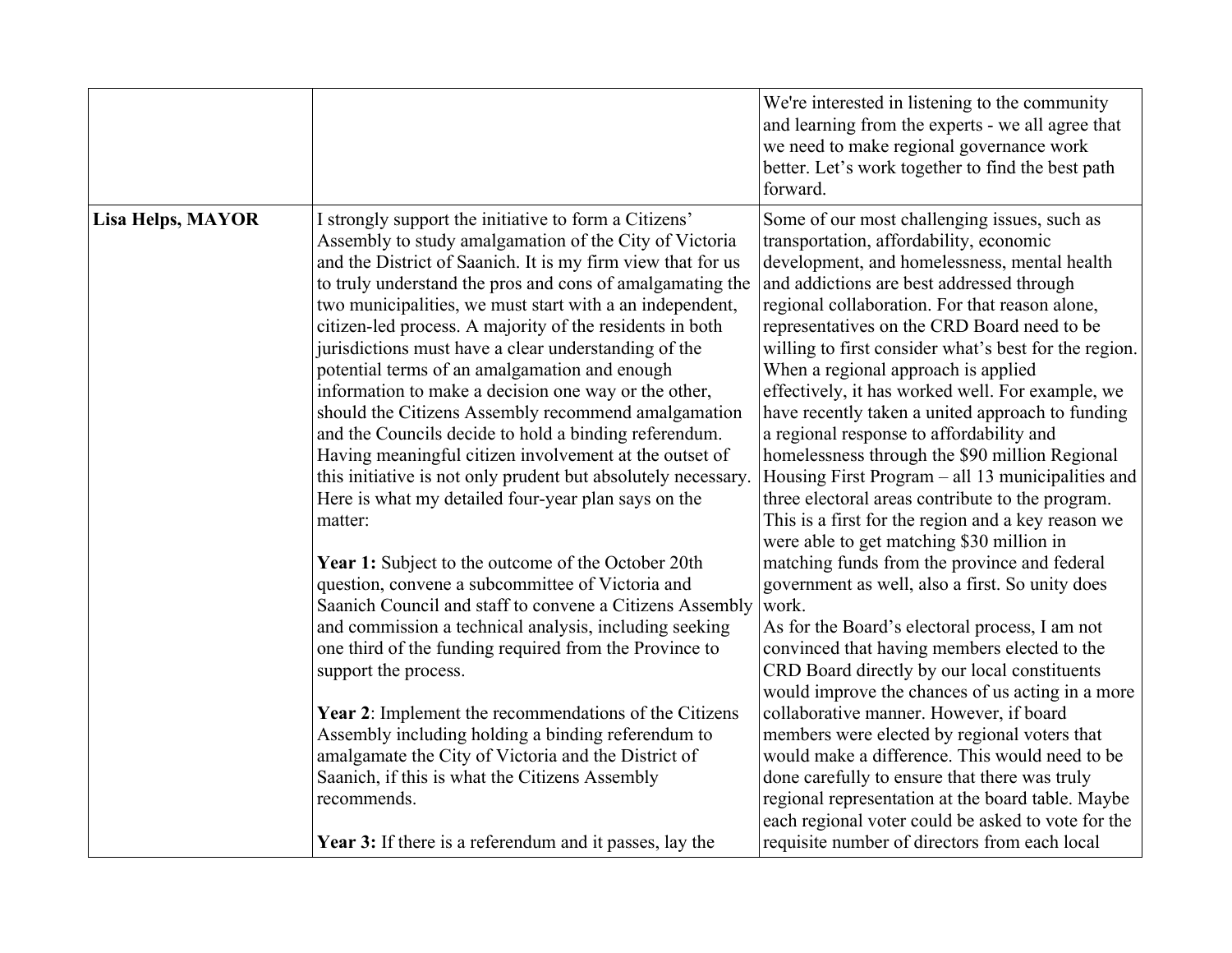|                       | groundwork for the amalgamation of the two local<br>governments as of the 2022 municipal election. If there is<br>no referendum and the two local governments remain<br>distinct, take lessons learned and information gleaned<br>from the Citizens Assembly process to improve<br>governance in the region and continue to work with local<br>governments in the region on shared priorities such as<br>transportation and better integration of police and fire.                                                                                                                                                                                                                                                                                                                                                                                                                                                                                                                            | government. For example, Victoria has four CRD<br>directors. On the ballot regional voters would be<br>asked to select four representatives from Victoria<br>to serve on the CRD board, five from Saanich etc.<br>This would truly revolutionize the CRD board as<br>we'd then be accountable to people from across<br>the region.                                                                                                                                                                                                                                                                                                                                                                                                                  |
|-----------------------|-----------------------------------------------------------------------------------------------------------------------------------------------------------------------------------------------------------------------------------------------------------------------------------------------------------------------------------------------------------------------------------------------------------------------------------------------------------------------------------------------------------------------------------------------------------------------------------------------------------------------------------------------------------------------------------------------------------------------------------------------------------------------------------------------------------------------------------------------------------------------------------------------------------------------------------------------------------------------------------------------|-----------------------------------------------------------------------------------------------------------------------------------------------------------------------------------------------------------------------------------------------------------------------------------------------------------------------------------------------------------------------------------------------------------------------------------------------------------------------------------------------------------------------------------------------------------------------------------------------------------------------------------------------------------------------------------------------------------------------------------------------------|
| <b>Ben Isitt</b>      | No, I do not support the proposed model, because I<br>believe that the current proposal for the citizens' assembly<br>is far too narrow for the type of governance and<br>institutional changes that are required in this region to<br>address social, ecological and fiscal challenges. I strongly<br>believe that First Nations should be engaged directly from<br>the outset in any discussion of changing our system of<br>government here on the south island. I also believe that<br>limiting the discussion to Victoria and Saanich precludes<br>consideration of amalgamations that are more<br>geographically focused, including a potential<br>amalgamation of Victoria, Esquimalt and Oak Bay into a<br>new City of Victoria. Finally, I believe that the citizens<br>assembly proposal has the risk of delaying amalgamation<br>of services that need to be pursued without delay, such as<br>the amalgamation of policing services for cost-<br>effectiveness and public safety. | Yes, I support direct election of the entire CRD<br>Board, building on the current model in place in<br>Victoria, Saanich and the three electoral areas. I<br>believe there are benefits in having regional<br>directors serve on the CRD Board as well as<br>municipal councils, in order to harness the<br>potential for linkages between the two levels of<br>local government, and for cost-effectiveness and<br>operational efficiency. However, providing<br>greater accountability through amendments to the<br>Local Government Act to allow for direct election<br>of all CRD directors would strengthen the<br>mandate of the CRD to respond to regional<br>issues, including regional transportation and<br>regional emergency services. |
| <b>Jeremy Loveday</b> | Yes, I do. I was happy to bring the motion forward which<br>propelled the City of Victoria towards putting this<br>question on the ballot. While I do not think an<br>amalgamation between just Victoria and Saanich is a<br>natural fit, I think it makes sense to start a citizen led<br>process with municipalities that are willing participants.<br>Amalgamation has been discussed for 100 years and it is<br>worth finally having an independent, objective study of its<br>benefits and drawbacks.                                                                                                                                                                                                                                                                                                                                                                                                                                                                                    | I favour more direct and representative forms of<br>democracy, so I find this idea compelling. I<br>support a regional review of governance that<br>examines how we can strengthen regional<br>cooperation, enhance democracy, and improve<br>governance. I would hope that the idea of directly<br>elected CRD board members would be part of<br>that exploration.                                                                                                                                                                                                                                                                                                                                                                                 |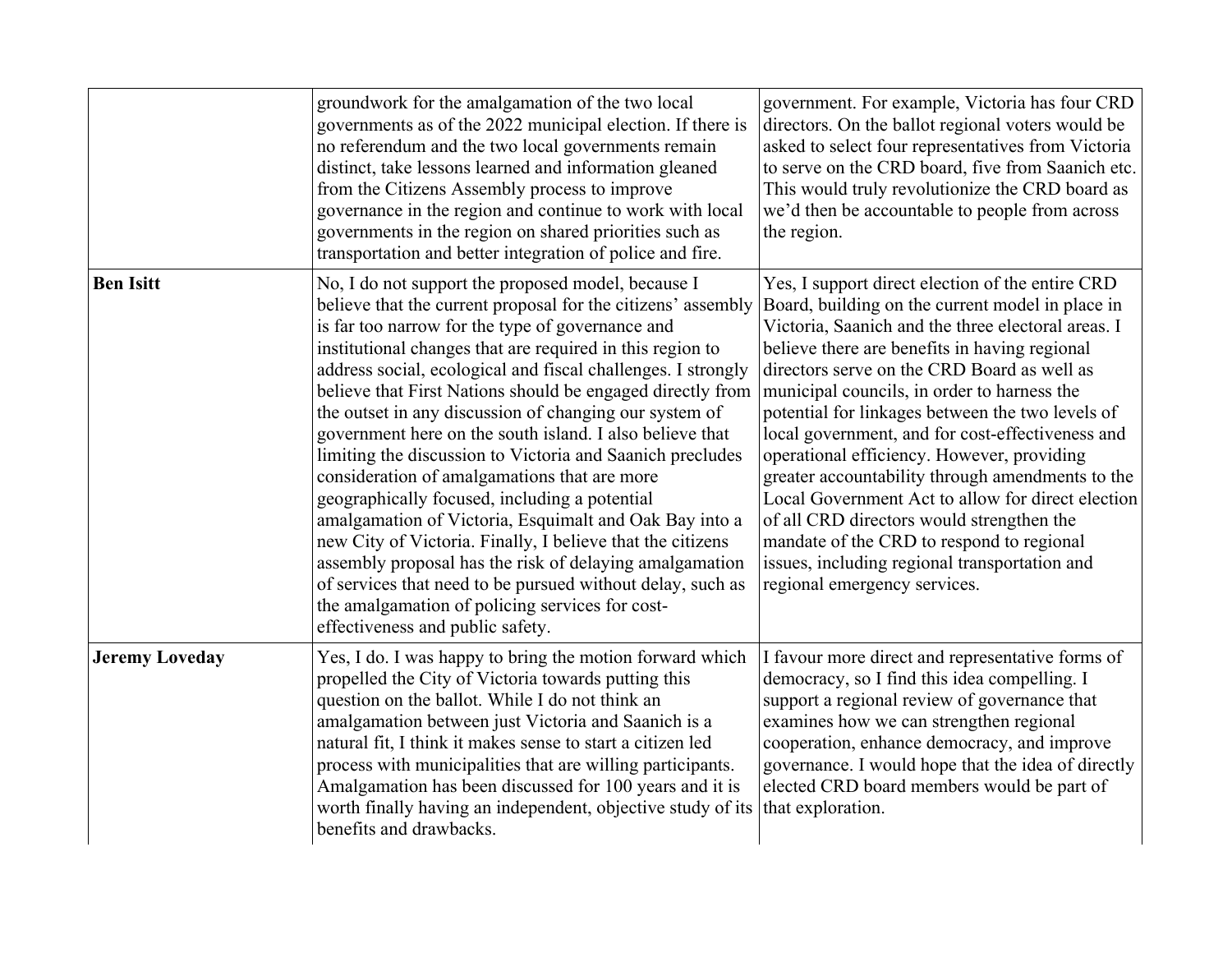| <b>Sara Potts</b>             | Yes. A properly constituted citizen's assembly can be an<br>effective way to examine this highly<br>politicized issue. In addition to examining the costs and<br>benefits of full amalgamation with Saanich, we support<br>moving quickly to improve public safety and reduce costs<br>by amalgamating the Victoria, Oak Bay, and Saanich<br>police departments. | Direct elections of regional directors is a tricky<br>question and we're certainly not experts in it.<br>In the CRD's multi-governance, consensus-based<br>system, it's sometimes hard to keep track of the<br>long chain of accountability from CRD staff and<br>sub-agencies to CRD directors to city councils<br>and finally, to residents. With the current mandate<br>and governance system, it is uncertain whether<br>direct elections would resolve the governance<br>issues at the CRD.<br>The CRD belongs to all the residents of the<br>region, and we need it to work if we're going to<br>tackle our biggest regional challenges: housing<br>affordability, transportation and climate change.<br>If the CRD were given an expanded mandate to<br>make decisions on big regional issues, direct<br>elections might make sense because than their<br>would be direct accountability (and therefore<br>greater democratic legitimacy) to the CRD's<br>actions. Even then, we would be concerned about<br>finding the right balance between between<br>regional and municipal authority.<br>We're interested in listening to the community<br>and learning from the experts - we all agree that<br>we need to make regional governance work<br>better. Let's work together to find the best path<br>forward. |
|-------------------------------|------------------------------------------------------------------------------------------------------------------------------------------------------------------------------------------------------------------------------------------------------------------------------------------------------------------------------------------------------------------|------------------------------------------------------------------------------------------------------------------------------------------------------------------------------------------------------------------------------------------------------------------------------------------------------------------------------------------------------------------------------------------------------------------------------------------------------------------------------------------------------------------------------------------------------------------------------------------------------------------------------------------------------------------------------------------------------------------------------------------------------------------------------------------------------------------------------------------------------------------------------------------------------------------------------------------------------------------------------------------------------------------------------------------------------------------------------------------------------------------------------------------------------------------------------------------------------------------------------------------------------------------------------------------------------------------------|
| <b>Charlayne Thornton-Joe</b> | <b>NO RESPONSE</b>                                                                                                                                                                                                                                                                                                                                               | <b>NO RESPONSE</b>                                                                                                                                                                                                                                                                                                                                                                                                                                                                                                                                                                                                                                                                                                                                                                                                                                                                                                                                                                                                                                                                                                                                                                                                                                                                                                     |
| <b>Geoff Young</b>            | I do support the model, and hope that citizens will<br>endorse it. Exploring amalgamation between Victoria and<br>Saanich is a good first step, although to achieve full<br>benefits a more inclusive grouping will be needed.                                                                                                                                   | Yes, I think the entire CRD Board should be<br>directly elected. A new board should be smaller<br>than the current board, so voting districts would<br>cut across municipal lines to achieve a board<br>membership of perhaps 9 to 12 members. The                                                                                                                                                                                                                                                                                                                                                                                                                                                                                                                                                                                                                                                                                                                                                                                                                                                                                                                                                                                                                                                                     |